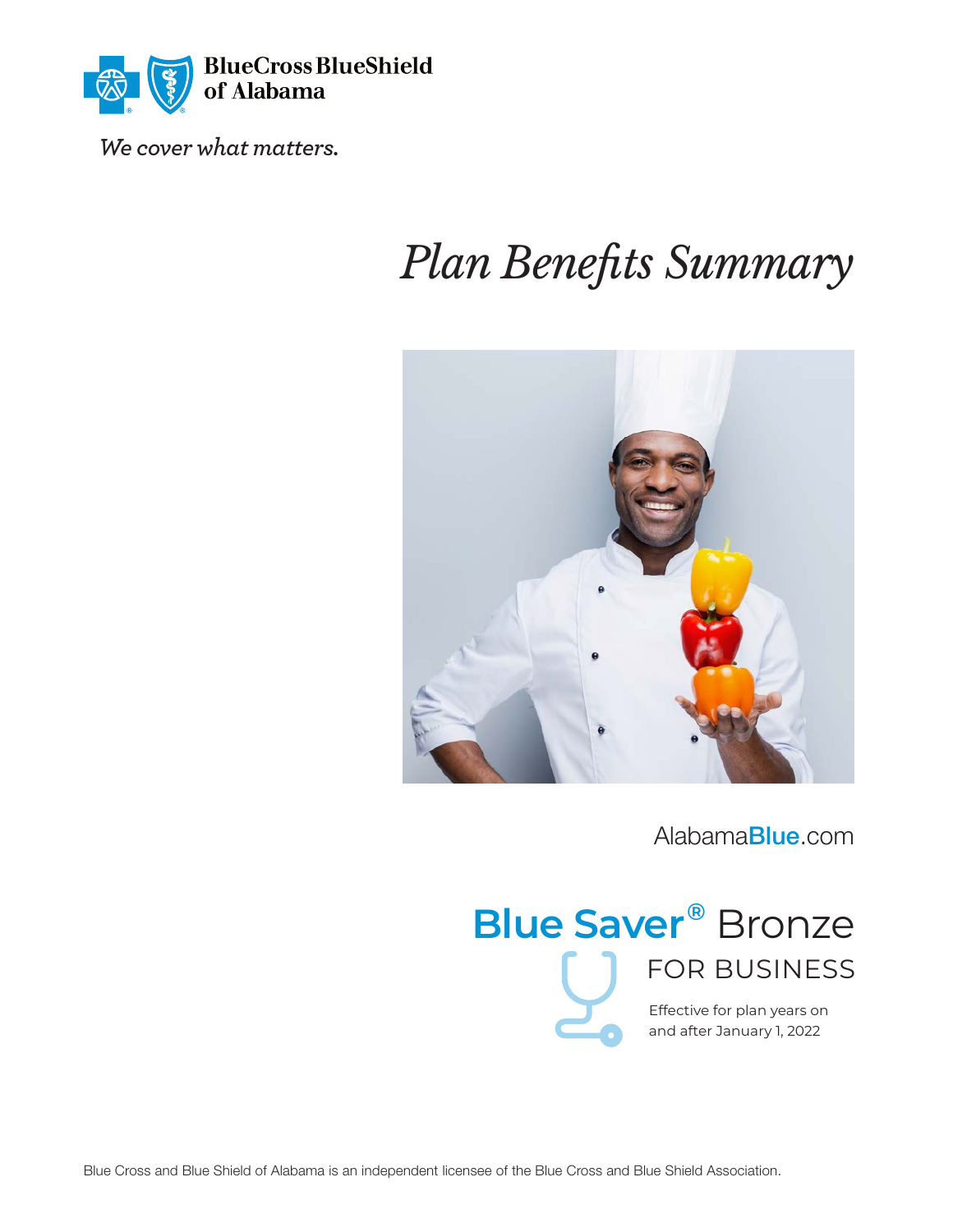## **Prescription Drugs: ValueONE Network**

### **ValueONE Network Facts:**

- 41,000 major national and regional pharmacy chains, retailers and grocers, and independent pharmacies participate in the ValueONE Network. This includes many national pharmacies you may already be using.
- Pharmacies that participate in the ValueONE Network can fill up to a 90-day supply of certain medications at the same location.
- If you do not use a ValueONE Network pharmacy, you may be responsible for the full cost of your prescription medication. Benefits may not be provided for out-of-network pharmacies.
- To maximize your pharmacy benefits, you will need to transfer all your prescriptions to a ValueONE Network Pharmacy.

### **How Do I Find a ValueONE Network Pharmacy?**

You can locate all of the participating pharmacies in your area at

**[AlabamaBlue.com/ValueONEPharmacyLocator.](http://AlabamaBlue.com/ValueONEPharmacyLocator)** To search for pharmacies in your area, enter your ZIP code in the "Location" search field and then click "Search."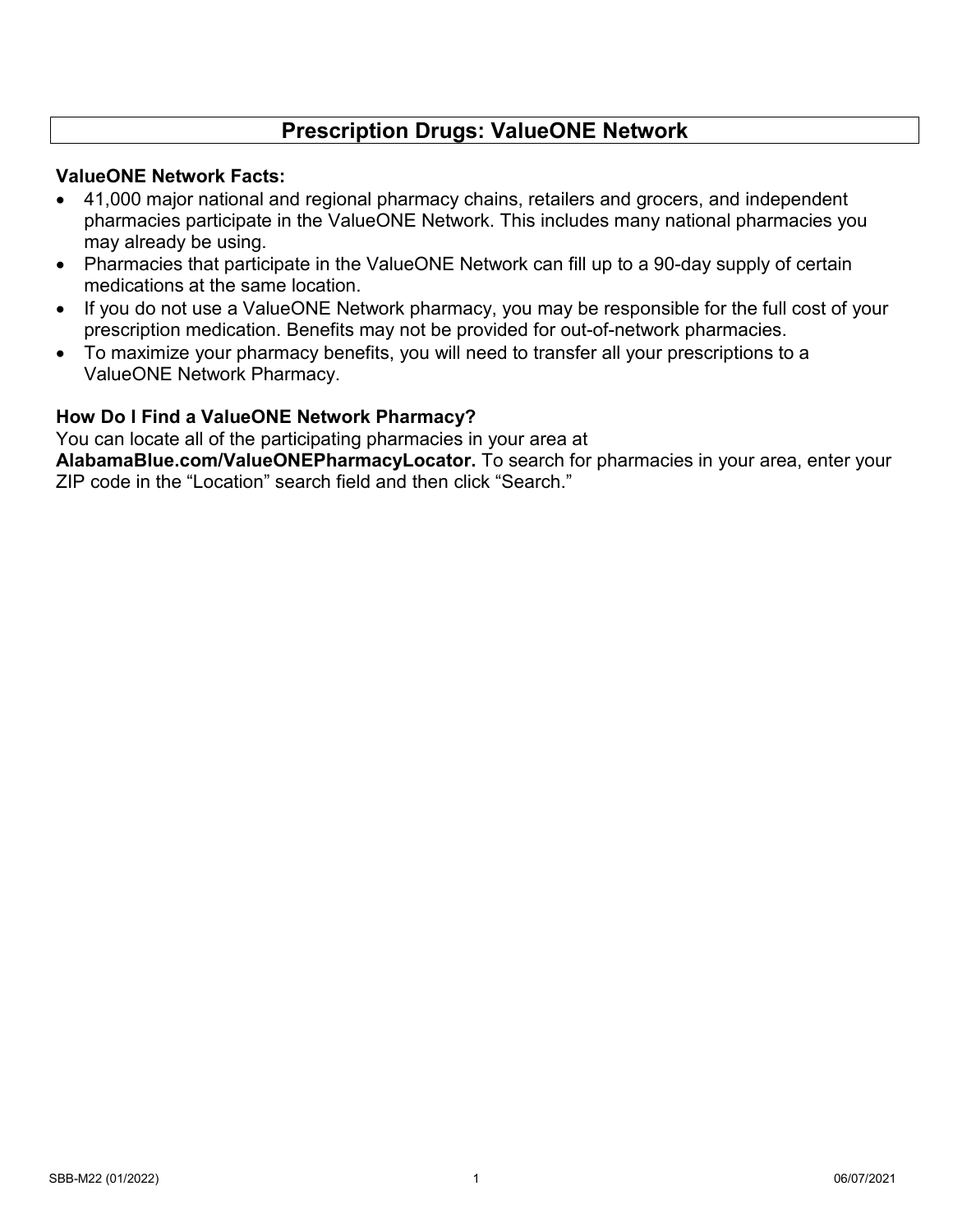## **Blue Saver® Bronze for Business Effective for Plan Years on and after January 1, 2022 BlueCard® PPO**

| <b>BENEFIT</b>                                                                                | <b>IN-NETWORK</b>                                                                                                                                                            | <b>OUT-OF-NETWORK</b>                                                                       |  |  |  |
|-----------------------------------------------------------------------------------------------|------------------------------------------------------------------------------------------------------------------------------------------------------------------------------|---------------------------------------------------------------------------------------------|--|--|--|
|                                                                                               | Benefit payments are based on the amount of the provider's charge that Blue Cross and/or Blue Shield plans recognize for payment of benefits.                                |                                                                                             |  |  |  |
| The allowed amount may vary depending upon the type provider and where services are received. |                                                                                                                                                                              |                                                                                             |  |  |  |
| SUMMARY OF COST SHARING PROVISIONS                                                            |                                                                                                                                                                              |                                                                                             |  |  |  |
|                                                                                               | (Includes Mental Health Disorders and Substance Abuse)<br>Calendar year deductibles and out-of-pocket maximums will be calculated in accordance with applicable Federal law. |                                                                                             |  |  |  |
| <b>Calendar Year Deductible</b>                                                               | \$7,850 Individual; \$15,700 Family                                                                                                                                          | \$15,700 Individual; \$31,400 Family                                                        |  |  |  |
|                                                                                               |                                                                                                                                                                              |                                                                                             |  |  |  |
| The in-network and out-of-network calendar year                                               |                                                                                                                                                                              |                                                                                             |  |  |  |
| deductibles are separate and do not apply to<br>each other                                    |                                                                                                                                                                              |                                                                                             |  |  |  |
| <b>Calendar Year Out-of-Pocket Maximum</b>                                                    | \$7,850 Individual; \$15,700 Family                                                                                                                                          | There is no out-of-pocket maximum for out-                                                  |  |  |  |
| (including in-network calendar year deductible)                                               |                                                                                                                                                                              | of-network services                                                                         |  |  |  |
|                                                                                               |                                                                                                                                                                              |                                                                                             |  |  |  |
| Deductibles, copays and coinsurance for in-<br>network services and out-of-network Mental     | After you reach your individual Calendar Year Out-<br>of-Pocket Maximum, applicable expenses for you                                                                         |                                                                                             |  |  |  |
| <b>Health Disorders and Substance Abuse</b>                                                   | will be covered at 100% of the allowed amount for                                                                                                                            |                                                                                             |  |  |  |
| emergency services apply to the out-of-pocket                                                 | remainder of calendar year                                                                                                                                                   |                                                                                             |  |  |  |
| maximum                                                                                       | <b>INPATIENT HOSPITAL AND PHYSICIAN BENEFITS</b>                                                                                                                             |                                                                                             |  |  |  |
|                                                                                               | (Includes Mental Health Disorders and Substance Abuse)                                                                                                                       |                                                                                             |  |  |  |
|                                                                                               | Precertification is required for inpatient admissions (except medical emergency services, maternity admissions and as required by Federal law);                              |                                                                                             |  |  |  |
|                                                                                               | notification within 48 hours for medical emergencies. Generally, if precertification is not obtained, no benefits are available. Call 1-800-248-2342                         |                                                                                             |  |  |  |
|                                                                                               | (toll-free) for precertification.                                                                                                                                            |                                                                                             |  |  |  |
| <b>Inpatient Hospital</b>                                                                     | Covered at 100% of the allowed amount<br>subject to calendar year deductible                                                                                                 | Covered at 50% of the allowed amount<br>subject to calendar year deductible                 |  |  |  |
|                                                                                               |                                                                                                                                                                              |                                                                                             |  |  |  |
|                                                                                               |                                                                                                                                                                              | Note: In Alabama, available only for medical                                                |  |  |  |
|                                                                                               |                                                                                                                                                                              | emergency services and accidental injury                                                    |  |  |  |
| <b>Inpatient Physician Visits and</b><br><b>Consultations</b>                                 | Covered at 100% of the allowed amount                                                                                                                                        | Covered at 50% of the allowed amount                                                        |  |  |  |
|                                                                                               | subject to calendar year deductible<br><b>OUTPATIENT HOSPITAL BENEFITS</b>                                                                                                   | subject to calendar year deductible                                                         |  |  |  |
|                                                                                               | (Includes Mental Health Disorders and Substance Abuse)                                                                                                                       |                                                                                             |  |  |  |
|                                                                                               | Precertification is required for some outpatient hospital benefits. Precertification is also required for some provider-administered drugs; visit                            |                                                                                             |  |  |  |
|                                                                                               | AlabamaBlue.com/ProviderAdministeredPrecertificationDrugList.                                                                                                                |                                                                                             |  |  |  |
| <b>Outpatient Surgery (Including</b>                                                          | If precertification is not obtained, no benefits are available.<br>Covered at 100% of the allowed amount                                                                     | Covered at 50% of the allowed amount                                                        |  |  |  |
| <b>Ambulatory Surgical Centers)</b>                                                           | subject to calendar year deductible                                                                                                                                          | subject to calendar year deductible; in                                                     |  |  |  |
|                                                                                               |                                                                                                                                                                              | Alabama, not covered                                                                        |  |  |  |
| <b>Emergency Room (Medical Emergency)</b>                                                     | Covered at 100% of the allowed amount                                                                                                                                        | Covered at 100% of the allowed amount                                                       |  |  |  |
|                                                                                               | subject to calendar year deductible                                                                                                                                          | subject to calendar year deductible                                                         |  |  |  |
| <b>Emergency Room (Accident)</b>                                                              | Covered at 100% of the allowed amount                                                                                                                                        | Covered at 100% of the allowed amount                                                       |  |  |  |
| Note: If you have a medical emergency as                                                      | subject to calendar year deductible                                                                                                                                          | subject to calendar year deductible when                                                    |  |  |  |
| defined by the plan after 72 hours of an accident,                                            |                                                                                                                                                                              | services are rendered within 72 hours of the<br>accident; 50% of the allowed amount subject |  |  |  |
| refer to Emergency Room (Medical                                                              |                                                                                                                                                                              | to calendar year deductible when services                                                   |  |  |  |
| Emergency) above.                                                                             |                                                                                                                                                                              | are rendered after 72 hours of the accident                                                 |  |  |  |
|                                                                                               |                                                                                                                                                                              | and not a medical emergency as defined by                                                   |  |  |  |
|                                                                                               |                                                                                                                                                                              | the plan                                                                                    |  |  |  |
| <b>Emergency Room Physician</b>                                                               | Covered at 100% of the allowed amount                                                                                                                                        | Covered at 100% of the allowed amount                                                       |  |  |  |
| <b>Outpatient Diagnostic Lab, X-ray,</b>                                                      | subject to calendar year deductible<br>Covered at 100% of the allowed amount                                                                                                 | subject to calendar year deductible<br>Covered at 50% of the allowed amount                 |  |  |  |
| Pathology, Dialysis, IV Therapy,                                                              | subject to calendar year deductible                                                                                                                                          | subject to calendar year deductible; in                                                     |  |  |  |
| <b>Chemotherapy &amp; Radiation Therapy</b>                                                   |                                                                                                                                                                              | Alabama, not covered                                                                        |  |  |  |
| <b>Intensive Outpatient Services and</b>                                                      | Covered at 100% of the allowed amount                                                                                                                                        | Covered at 50% of the allowed amount                                                        |  |  |  |
| <b>Partial Hospitalization for Mental Health</b>                                              | subject to calendar year deductible                                                                                                                                          | subject to calendar year deductible; in                                                     |  |  |  |
| and Substance Abuse                                                                           |                                                                                                                                                                              | Alabama, not covered                                                                        |  |  |  |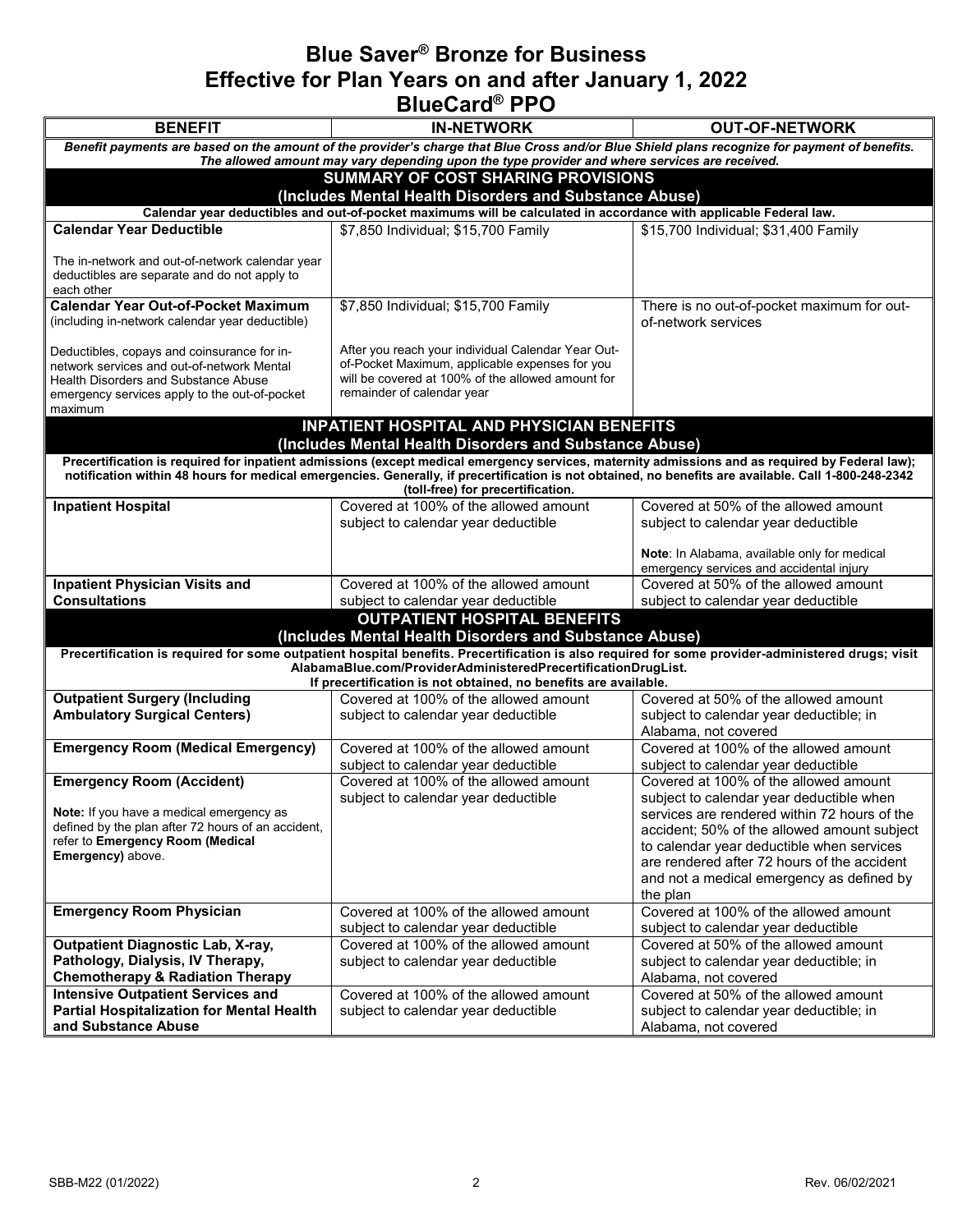| <b>BENEFIT</b>                                                                                                                          | <b>IN-NETWORK</b>                                                            | <b>OUT-OF-NETWORK</b>                                                       |  |  |  |
|-----------------------------------------------------------------------------------------------------------------------------------------|------------------------------------------------------------------------------|-----------------------------------------------------------------------------|--|--|--|
|                                                                                                                                         | <b>PHYSICIAN BENEFITS</b>                                                    |                                                                             |  |  |  |
| (Includes Mental Health Disorders and Substance Abuse)                                                                                  |                                                                              |                                                                             |  |  |  |
| Precertification is required for some physician benefits. Precertification is also required for some provider-administered drugs; visit |                                                                              |                                                                             |  |  |  |
| AlabamaBlue.com/ProviderAdministeredPrecertificationDrugList.<br>If precertification is not obtained, no benefits are available.        |                                                                              |                                                                             |  |  |  |
| <b>Office Visits, Consultations, Second</b>                                                                                             | Covered at 100% of the allowed amount after                                  | Covered at 50% of the allowed amount                                        |  |  |  |
| <b>Surgical Opinion &amp; Psychotherapy</b>                                                                                             | \$40 physician visit copay for the first three                               | subject to calendar year deductible                                         |  |  |  |
|                                                                                                                                         | illness-related Office Visits per member;                                    |                                                                             |  |  |  |
|                                                                                                                                         | thereafter, covered at 100% of the allowed                                   |                                                                             |  |  |  |
|                                                                                                                                         | amount subject to calendar year deductible                                   |                                                                             |  |  |  |
| <b>Telephone and Online Video Physician</b>                                                                                             | Covered at 100% of the allowed amount                                        | Not covered                                                                 |  |  |  |
| <b>Consultations Program</b>                                                                                                            | subject to a \$45 copayment per consultation                                 |                                                                             |  |  |  |
|                                                                                                                                         |                                                                              |                                                                             |  |  |  |
| A service, available through Teladoc™, to<br>diagnose, treat and prescribe medication                                                   |                                                                              |                                                                             |  |  |  |
| (when necessary) for certain medical issues.                                                                                            |                                                                              |                                                                             |  |  |  |
| To enroll, go to Teladoc.com/Alabama or call                                                                                            |                                                                              |                                                                             |  |  |  |
| 1-855-477-4549.                                                                                                                         |                                                                              |                                                                             |  |  |  |
| <b>Surgery &amp; Anesthesia</b>                                                                                                         | Covered at 100% of the allowed amount                                        | Covered at 50% of the allowed amount                                        |  |  |  |
| <b>Maternity Care</b>                                                                                                                   | subject to calendar year deductible<br>Covered at 100% of the allowed amount | subject to calendar year deductible<br>Covered at 50% of the allowed amount |  |  |  |
|                                                                                                                                         | subject to calendar year deductible                                          | subject to calendar year deductible                                         |  |  |  |
| Diagnostic Lab, X-ray, Pathology,                                                                                                       | Covered at 100% of the allowed amount                                        | Covered at 50% of the allowed amount                                        |  |  |  |
| Dialysis, IV Therapy, Chemotherapy &                                                                                                    | subject to calendar year deductible                                          | subject to calendar year deductible                                         |  |  |  |
| <b>Radiation Therapy</b>                                                                                                                |                                                                              |                                                                             |  |  |  |
|                                                                                                                                         | PREVENTIVE CARE BENEFITS                                                     |                                                                             |  |  |  |
| <b>Routine Immunizations and Preventive</b>                                                                                             | Covered at 100% of the allowed amount;                                       | Not covered                                                                 |  |  |  |
| <b>Services</b>                                                                                                                         | no copay or deductible                                                       |                                                                             |  |  |  |
|                                                                                                                                         |                                                                              |                                                                             |  |  |  |
| • See AlabamaBlue.com/PreventiveServices<br>and                                                                                         |                                                                              |                                                                             |  |  |  |
| AlabamaBlue.com/StandardACAPreventive                                                                                                   |                                                                              |                                                                             |  |  |  |
| <b>DrugList</b> for a listing of the specific drugs,                                                                                    |                                                                              |                                                                             |  |  |  |
| immunizations and preventive services or call                                                                                           |                                                                              |                                                                             |  |  |  |
| our Customer Service Department for a<br>printed copy.                                                                                  |                                                                              |                                                                             |  |  |  |
| • Certain immunizations may also be obtained                                                                                            |                                                                              |                                                                             |  |  |  |
| through the Pharmacy Vaccine Network.                                                                                                   |                                                                              |                                                                             |  |  |  |
| See                                                                                                                                     |                                                                              |                                                                             |  |  |  |
| AlabamaBlue.com/VaccineNetworkDrugLis<br><b>t</b> for more information.                                                                 |                                                                              |                                                                             |  |  |  |
| Note: In some cases, office visit copays or facility copays may apply                                                                   |                                                                              |                                                                             |  |  |  |
|                                                                                                                                         | <b>PEDIATRIC VISION BENEFITS</b>                                             |                                                                             |  |  |  |
| <b>Pediatric Eye Exam</b>                                                                                                               | Covered at 100% of the allowed amount                                        | Not covered                                                                 |  |  |  |
| Limited to one exam (including refraction) per                                                                                          | subject to calendar year deductible                                          |                                                                             |  |  |  |
| member per calendar year up to the end of the                                                                                           |                                                                              |                                                                             |  |  |  |
| month in which the member turns 19.<br><b>Pediatric Glasses or Contact Lenses</b>                                                       | Covered at 100% of the allowed amount                                        | Covered at 100% of the allowed amount                                       |  |  |  |
| Limited to one pair of prescription glasses per                                                                                         | subject to calendar year deductible                                          | subject to calendar year deductible                                         |  |  |  |
| member per calendar year; contact lenses are                                                                                            |                                                                              |                                                                             |  |  |  |
| limited to one 12-month supply per member per                                                                                           |                                                                              |                                                                             |  |  |  |
| calendar year. Benefits are available up to the                                                                                         |                                                                              |                                                                             |  |  |  |
| end of the month in which the member turns 19.                                                                                          |                                                                              |                                                                             |  |  |  |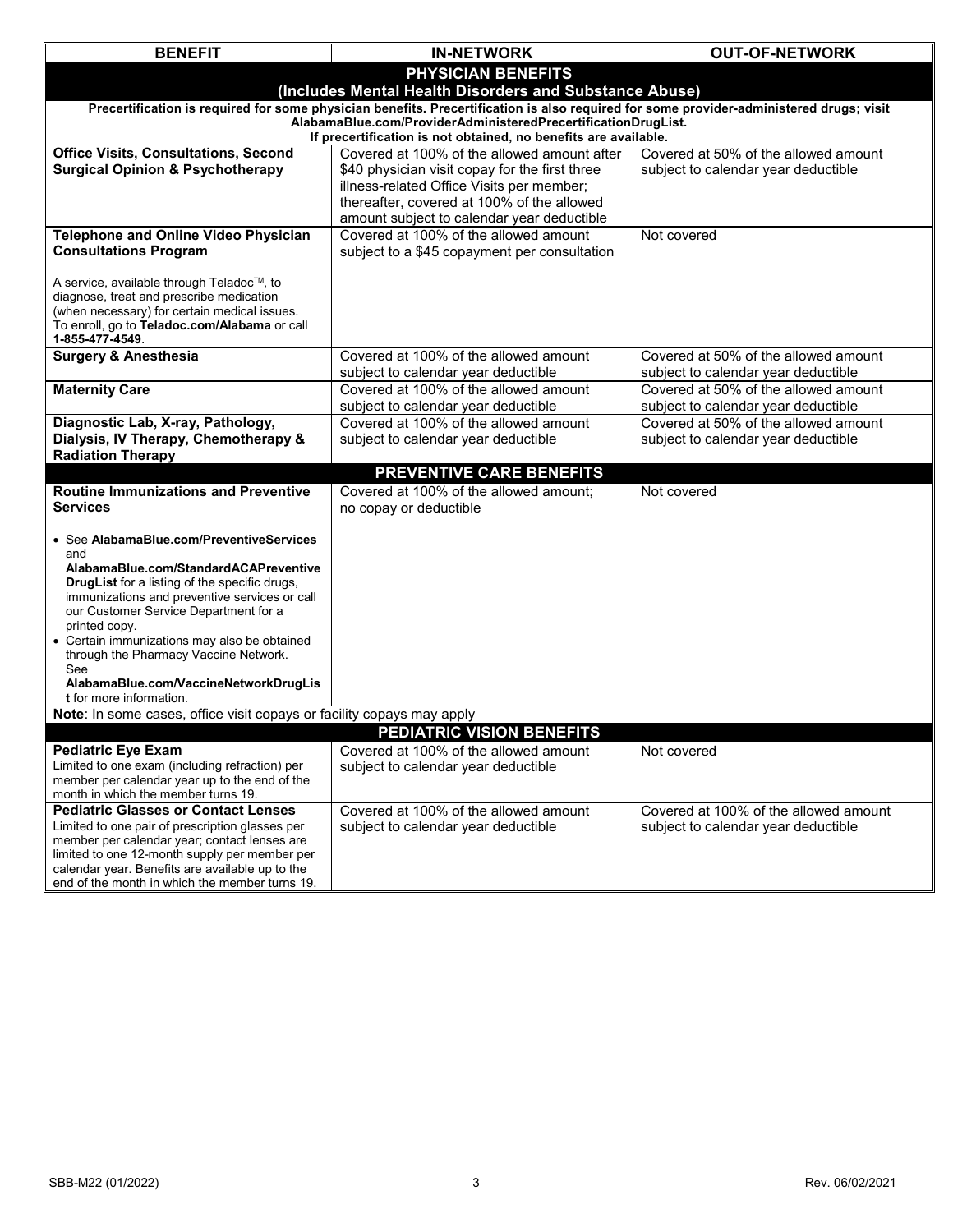| <b>BENEFIT</b>                                                                                                                                                                                                                                                                                                               | <b>IN-NETWORK</b>                                                                                                       | <b>OUT-OF-NETWORK</b>                                                        |  |  |  |
|------------------------------------------------------------------------------------------------------------------------------------------------------------------------------------------------------------------------------------------------------------------------------------------------------------------------------|-------------------------------------------------------------------------------------------------------------------------|------------------------------------------------------------------------------|--|--|--|
|                                                                                                                                                                                                                                                                                                                              | PRESCRIPTION DRUG BENEFITS                                                                                              |                                                                              |  |  |  |
| (Includes Mental Health Disorders and Substance Abuse)                                                                                                                                                                                                                                                                       |                                                                                                                         |                                                                              |  |  |  |
|                                                                                                                                                                                                                                                                                                                              | Precertification is required for some drugs, if no precertification is obtained, no benefits are available.             |                                                                              |  |  |  |
| <b>Prescription Drug Card</b>                                                                                                                                                                                                                                                                                                | <b>Tier 1 Drugs:</b>                                                                                                    | Not covered                                                                  |  |  |  |
| The pharmacy network for the plan is the<br><b>ValueONE Network.</b>                                                                                                                                                                                                                                                         | Covered at 100% of the allowed amount after<br>\$20 copay per prescription                                              |                                                                              |  |  |  |
| • Locate a ValueONE Network Pharmacy                                                                                                                                                                                                                                                                                         | <b>Tier 2 Drugs:</b>                                                                                                    |                                                                              |  |  |  |
| at<br>AlabamaBlue.com/ValueONEPharmac<br>vLocator                                                                                                                                                                                                                                                                            | Covered at 100% of the allowed amount after<br>\$35 copay per prescription                                              |                                                                              |  |  |  |
| Prescription drugs (other than maintenance<br>prescription drugs) can be dispensed for up<br>to a 30-day supply.                                                                                                                                                                                                             | Tier 3 Drugs:<br>Covered at 100% of the allowed amount<br>subject to calendar year deductible                           |                                                                              |  |  |  |
| • View the Source+Rx 1.0 Drug list that<br>applies to the plan at<br>AlabamaBlue.com/2022SourcePlusRx1<br><b>DrugList</b>                                                                                                                                                                                                    | <b>Tier 4 Drugs:</b><br>Covered at 100% of the allowed amount<br>subject to calendar year deductible                    |                                                                              |  |  |  |
| Maintenance prescription drugs can be<br>dispensed for up to a 90-day supply but the<br>copayment is applicable for each 30-day<br>supply.                                                                                                                                                                                   | Tier 5 (Preferred Specialty) Drugs:<br>Covered at 100% of the allowed amount<br>subject to calendar year deductible     |                                                                              |  |  |  |
| • View the Maintenance Drug List that<br>applies to the plan at<br>AlabamaBlue.com/MaintenanceDrugLi                                                                                                                                                                                                                         | Tier 6 (Non-Preferred Specialty) Drugs:<br>Covered at 100% of the allowed amount<br>subject to calendar year deductible |                                                                              |  |  |  |
| st                                                                                                                                                                                                                                                                                                                           | <b>Covered Insulin Products:</b>                                                                                        |                                                                              |  |  |  |
| Tier 5 and 6 (Specialty) drugs can be<br>dispensed for up to a 30-day supply.<br>The only in-network pharmacy for some<br>Tier 5 and 6 (Specialty) drugs is the<br><b>Pharmacy Select Network.</b><br>• View the Specialty Drug List that applies<br>to the plan at<br>AlabamaBlue.com/SelfAdministeredSp<br>ecialtyDrugList | \$99 maximum cost share per 30-day supply                                                                               |                                                                              |  |  |  |
| Some immunizations may be received from<br>an in-network pharmacy that participates in<br>the Pharmacy Vaccine Network.<br>• A list of the eligible vaccines these<br>pharmacies may provide can be found at<br>AlabamaBlue.com/VaccineNetworkDrug<br>List                                                                   |                                                                                                                         |                                                                              |  |  |  |
|                                                                                                                                                                                                                                                                                                                              | BENEFITS FOR OTHER COVERED SERVICES                                                                                     |                                                                              |  |  |  |
|                                                                                                                                                                                                                                                                                                                              | (Includes Mental Health Disorders and Substance Abuse)                                                                  |                                                                              |  |  |  |
| Precertification is required for some other covered services; please see your benefit booklet.<br>If precertification is not obtained, no benefits are available.                                                                                                                                                            |                                                                                                                         |                                                                              |  |  |  |
| <b>Allergy Testing &amp; Treatment</b>                                                                                                                                                                                                                                                                                       | Covered at 100% of the allowed amount<br>subject to calendar year deductible                                            | Covered at 50% of the allowed amount<br>subject to calendar year deductible  |  |  |  |
| <b>Ambulance Service</b>                                                                                                                                                                                                                                                                                                     | Covered at 100% of the allowed amount<br>subject to calendar year deductible                                            | Covered at 100% of the allowed amount<br>subject to calendar year deductible |  |  |  |
| <b>Chiropractic Services</b>                                                                                                                                                                                                                                                                                                 | Covered at 100% of the allowed amount                                                                                   | Covered at 50% of the allowed amount                                         |  |  |  |
| Limited to 15 visits per member per calendar<br>year                                                                                                                                                                                                                                                                         | subject to calendar year deductible                                                                                     | subject to calendar year deductible; in<br>Alabama, not covered              |  |  |  |
| <b>Durable Medical Equipment (DME)</b>                                                                                                                                                                                                                                                                                       | Covered at 100% of the allowed amount<br>subject to calendar year deductible                                            | Covered at 50% of the allowed amount<br>subject to calendar year deductible  |  |  |  |
| Rehabilitative Occupational, Physical<br>and Speech Therapy<br>Occupational, physical and speech therapy<br>limited to combined maximum of 30 visits per<br>member per calendar year                                                                                                                                         | Covered at 100% of the allowed amount<br>subject to calendar year deductible                                            | Covered at 50% of the allowed amount<br>subject to calendar year deductible  |  |  |  |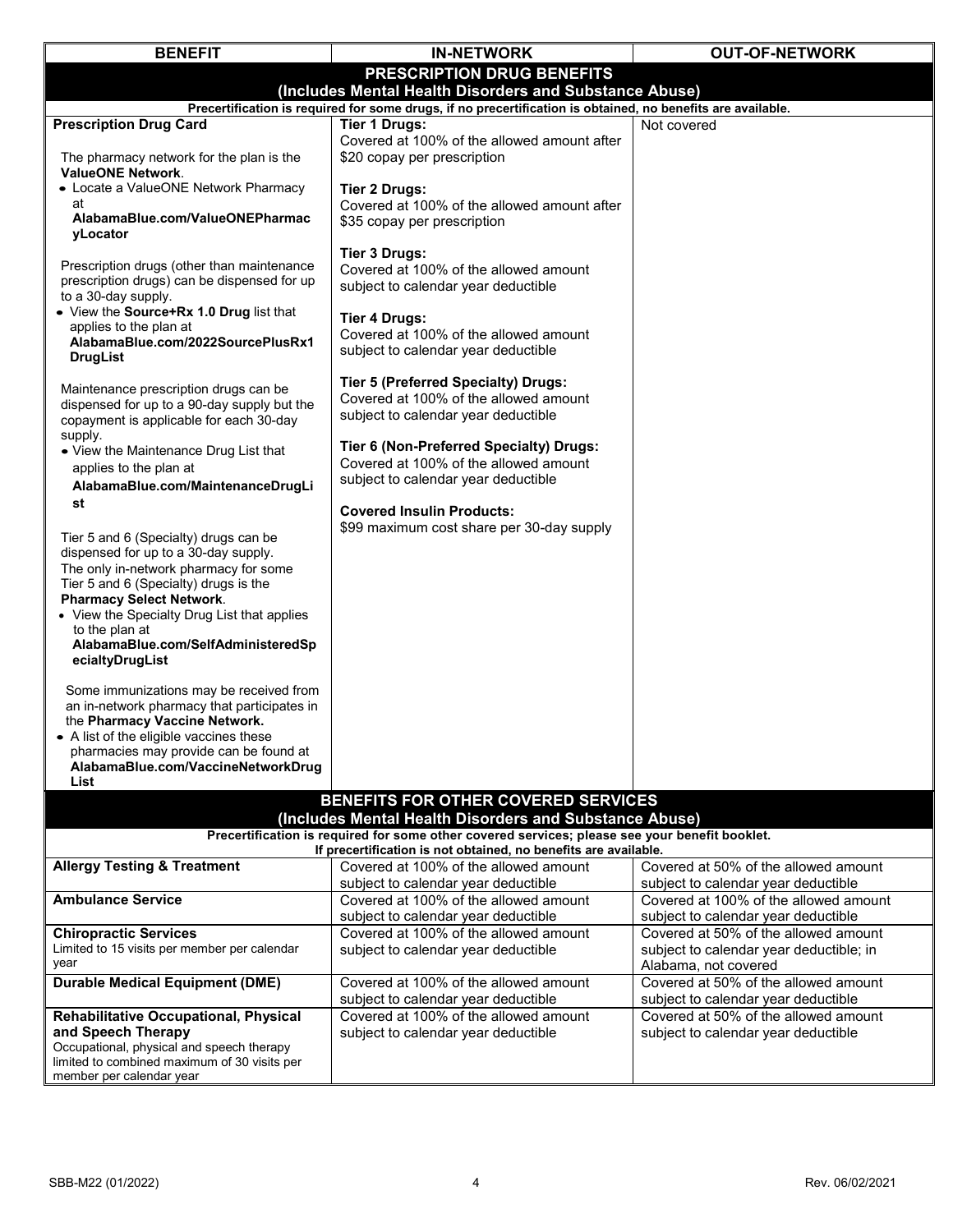| <b>BENEFIT</b>                                                                                                                           | <b>IN-NETWORK</b>                                                                                                                     | <b>OUT-OF-NETWORK</b>                   |  |  |
|------------------------------------------------------------------------------------------------------------------------------------------|---------------------------------------------------------------------------------------------------------------------------------------|-----------------------------------------|--|--|
| Habilitative Occupational, Physical &                                                                                                    | Covered at 100% of the allowed amount                                                                                                 | Covered at 50% of the allowed amount    |  |  |
| <b>Speech Therapy</b>                                                                                                                    | subject to calendar year deductible                                                                                                   | subject to calendar year deductible     |  |  |
| Occupational, physical and speech therapy<br>limited to combined maximum of 30 visits per                                                |                                                                                                                                       |                                         |  |  |
| member per calendar year                                                                                                                 |                                                                                                                                       |                                         |  |  |
|                                                                                                                                          |                                                                                                                                       |                                         |  |  |
| Autism-Related Rehabilitative and                                                                                                        | Covered at 100% of the allowed amount                                                                                                 | Covered at 50% of the allowed amount    |  |  |
| <b>Habilitative Occupational and Speech</b>                                                                                              | subject to calendar year deductible                                                                                                   | subject to calendar year deductible     |  |  |
| <b>Therapy</b>                                                                                                                           |                                                                                                                                       |                                         |  |  |
| Children ages 0-18 with an autism diagnosis are<br>allowed unlimited visits for occupational and                                         |                                                                                                                                       |                                         |  |  |
| speech therapy                                                                                                                           |                                                                                                                                       |                                         |  |  |
| <b>Home Health and Hospice</b>                                                                                                           | Covered at 100% of the allowed amount                                                                                                 | Covered at 50% of the allowed amount    |  |  |
|                                                                                                                                          | subject to calendar year deductible                                                                                                   | subject to calendar year deductible; in |  |  |
|                                                                                                                                          |                                                                                                                                       | Alabama, not covered                    |  |  |
| <b>Home Infusion</b>                                                                                                                     | Covered at 100% of the allowed amount                                                                                                 | Covered at 50% of the allowed amount    |  |  |
|                                                                                                                                          | subject to calendar year deductible                                                                                                   | subject to calendar year deductible; in |  |  |
|                                                                                                                                          |                                                                                                                                       | Alabama, not covered                    |  |  |
| <b>Medical Nutrition Therapy Services</b>                                                                                                | Covered at 100% of the allowed amount                                                                                                 | Covered at 50% of the allowed amount    |  |  |
| For adults and children, 6 hours each calendar                                                                                           | subject to calendar year deductible                                                                                                   | subject to calendar year deductible     |  |  |
| year                                                                                                                                     |                                                                                                                                       |                                         |  |  |
|                                                                                                                                          | PEDIATRIC DENTAL BENEFITS                                                                                                             |                                         |  |  |
| Benefits are available up to the end of the month in which the member turns 19. See your benefit booklet for visit and treatment limits. |                                                                                                                                       |                                         |  |  |
| <b>Diagnostic and Preventive Services</b>                                                                                                | Covered at 100% of the allowed amount;<br>no copay or deductible                                                                      | Not covered                             |  |  |
| <b>Examples include:</b>                                                                                                                 |                                                                                                                                       |                                         |  |  |
| Dental exams, routine cleanings, fluoride                                                                                                |                                                                                                                                       |                                         |  |  |
| treatment, bitewing x-rays, full mouth x-rays and<br>panoramic film, tooth sealants and topical                                          |                                                                                                                                       |                                         |  |  |
| fluoride varnish                                                                                                                         |                                                                                                                                       |                                         |  |  |
| <b>Basic Services</b>                                                                                                                    | Covered at 100% of the allowed amount;<br>no copay or deductible                                                                      | Not covered                             |  |  |
| <b>Examples include:</b>                                                                                                                 |                                                                                                                                       |                                         |  |  |
| Tooth color and silver amalgam fillings, simple                                                                                          |                                                                                                                                       |                                         |  |  |
| tooth extractions, non-surgical root canal,                                                                                              |                                                                                                                                       |                                         |  |  |
| emergency treatment for pain and repairs to<br>crowns, inlays, onlays and dentures                                                       |                                                                                                                                       |                                         |  |  |
| <b>Major Services</b>                                                                                                                    | Covered at 100% of the allowed amount                                                                                                 | Not covered                             |  |  |
|                                                                                                                                          | subject to calendar year deductible                                                                                                   |                                         |  |  |
| <b>Examples include:</b>                                                                                                                 |                                                                                                                                       |                                         |  |  |
| Oral surgery, general anesthesia, periodontic<br>exams, removal of diseased gum tissue and                                               |                                                                                                                                       |                                         |  |  |
| bone, crowns, onlays, core buildup, dentures,                                                                                            |                                                                                                                                       |                                         |  |  |
| implants and bridges                                                                                                                     |                                                                                                                                       |                                         |  |  |
| <b>Medically Necessary Orthodontic</b>                                                                                                   | Covered at 100% of the allowed amount                                                                                                 | Not covered                             |  |  |
| <b>Services</b>                                                                                                                          | subject to calendar year deductible                                                                                                   |                                         |  |  |
| HEALTH MANAGEMENT AND ADDITIONAL BENEFITS<br>(Includes Mental Health Disorders and Substance Abuse)                                      |                                                                                                                                       |                                         |  |  |
| <b>Individual Case Management</b>                                                                                                        | Coordinates care in event of catastrophic or lengthy illness or injury. For more information,                                         |                                         |  |  |
|                                                                                                                                          | please call 1-800-821-7231.                                                                                                           |                                         |  |  |
| <b>Chronic Condition Management</b>                                                                                                      | Coordinates care for chronic conditions such as asthma, diabetes, coronary artery disease,                                            |                                         |  |  |
|                                                                                                                                          | congestive heart failure, chronic obstructive pulmonary disease and other specialized<br>conditions.                                  |                                         |  |  |
| <b>Baby Yourself®</b>                                                                                                                    | A maternity program; for more information, please call 1-800-222-4379. You can also enroll<br>online at AlabamaBlue.com/BabyYourself. |                                         |  |  |
| <b>Air Medical Transport</b>                                                                                                             | Air medical transportation to a network hospital near home if hospitalized while traveling more                                       |                                         |  |  |
|                                                                                                                                          | than 150 miles from home; to arrange transportation, call AirMed at 1-877-872-8624.                                                   |                                         |  |  |